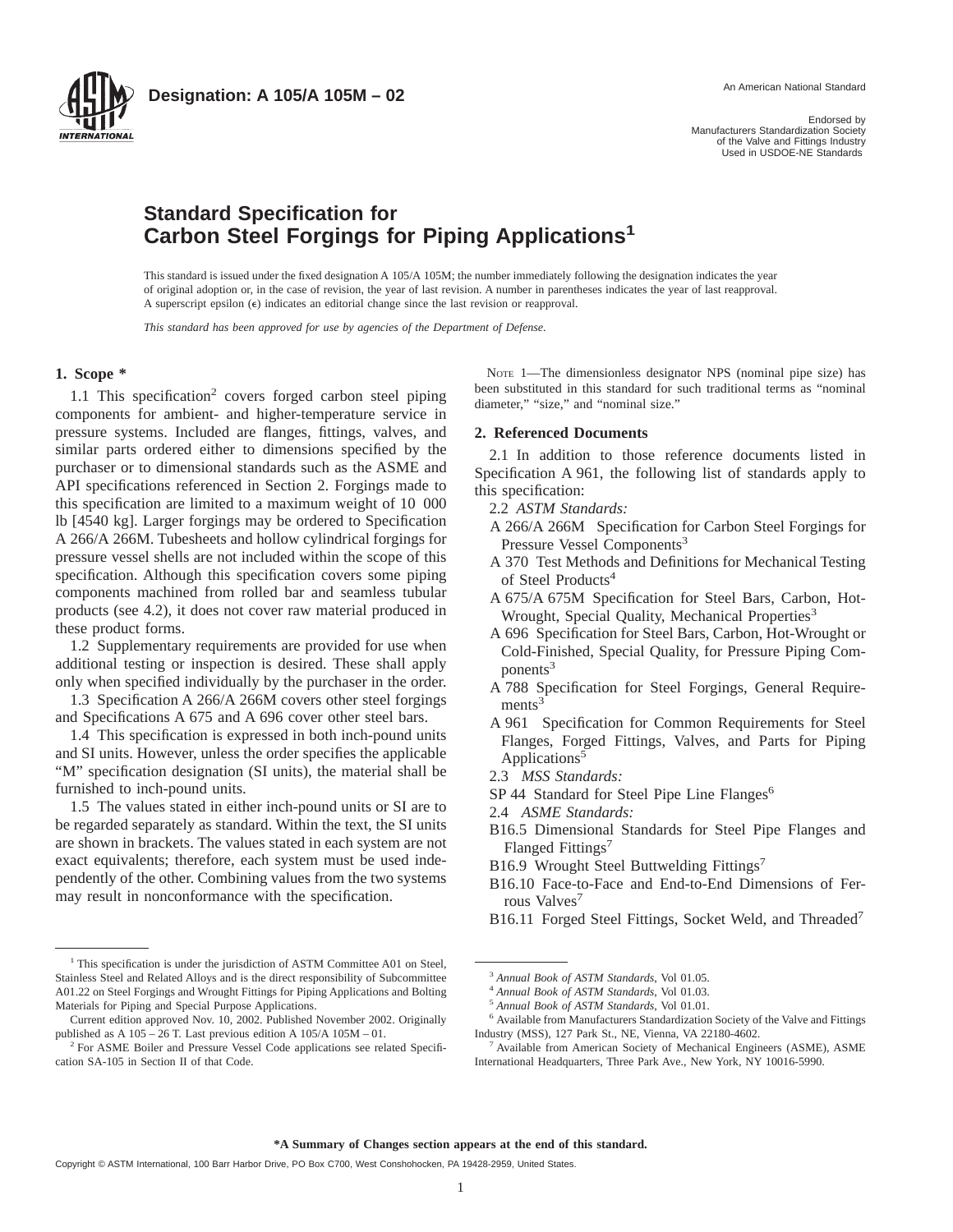B16.34 Valves-Flanged, Threaded and Welding End<sup>7</sup>

B16.47 Large Diameter Steel Flanges<sup>7</sup>

2.5 *ASME Boiler and Pressure Vessel Code:*

Section IX Welding Qualifications<sup>7</sup>

2.6 *API Standards:*

API-600 Flanged and Butt-Welding-End Steel Gate Valves<sup>8</sup> API-602 Compact Design Carbon Steel Gate Valves for Refinery Use<sup>8</sup>

## **3. Ordering Information**

3.1 See Specification A 961.

3.1.1 Additional requirements (see 12.2).

#### **4. General Requirements**

4.1 Product furnished to this specification shall conform to the requirements of Specification A 961, including any supplementary requirements that are indicated in the purchase order. Failure to comply with the requirements of Specification A 961 constitutes nonconformance with this specification. In case of a conflict between the requirements of this specification and Specification A 961, this specification shall prevail.

4.2 Except as permitted by Section 6 in Specification A 961, the finished product shall be a forging as defined in the Terminology Section of Specification A 788.

#### **5. Heat Treatment**

5.1 Heat treatment is not a mandatory requirement of this specification except for the following piping components:

5.1.1 Flanges above Class 300,<sup>9</sup>

5.1.2 Flanges of special design where the design pressure at the design temperature exceeds the pressure-temperature ratings of Class 300, Group 1.1,

5.1.3 Flanges of special design where the design pressure or design temperature are not known,

5.1.4 Piping components other than flanges which meet both of the following criteria: (*1*) over NPS 4 and (*2*) above Class 300, and

5.1.5 Piping components of Special  $Class<sup>10</sup>$  other than flanges which meet both of the following criteria: (*1*) over NPS 4 and (*2*) when the working pressure at the operating temperature exceeds the tabulated values for Special Class 300, Group 1.1.

5.2 Heat treatment, when required by 5.1 shall be annealing, normalizing, or normalizing and tempering or quenching and tempering in accordance with Specification A 961.

#### **6. Chemical Composition**

6.1 The steel shall conform to the chemical requirements specified in Table 1.

6.2 Steels to which lead has been added shall not be used.

#### **7. Mechanical Properties**

7.1 The material shall conform to the mechanical property requirements prescribed in Table 2 and Table 3.

#### **TABLE 1 Chemical Requirements**

NOTE—For each reduction of 0.01 % below the specified carbon maximum (0.35 %), an increase of 0.06 % manganese above the specified maximum (1.05 %) will be permitted up to a maximum of 1.35 %.

| Element    | Composition, %          |  |
|------------|-------------------------|--|
| Carbon     | $0.35$ max              |  |
| Manganese  | $0.60 - 1.05$           |  |
| Phosphorus | $0.035$ max             |  |
| Sulfur     | $0.040$ max             |  |
| Silicon    | $0.10 - 0.35$           |  |
| Copper     | $0.40$ max <sup>A</sup> |  |
| Nickel     | $0.40$ max <sup>A</sup> |  |
| Chromium   | 0.30 max $^{A,B}$       |  |
| Molybdenum | 0.12 max $^{A,B}$       |  |
| Vanadium   | $0.08$ max              |  |
| Columbium  | $0.02$ max              |  |

<sup>A</sup> The sum of copper, nickel, chromium, molybdenum and vanadium shall not exceed 1.00 %.

 $B$  The sum of chromium and molybdenum shall not exceed 0.32 %.

#### **TABLE 2 Mechanical Requirements<sup>A</sup>**

| Tensile strength, min, psi [MPa]                                                                                                                                                          | 70 000 [485]                   |
|-------------------------------------------------------------------------------------------------------------------------------------------------------------------------------------------|--------------------------------|
| Yield strength, min, psi $[MPa]^B$                                                                                                                                                        | 36 000 [250]                   |
| Elongation in 2 in. or 50 mm, min, %:                                                                                                                                                     |                                |
| Basic minimum elongation for walls 5/16 in. [7.9 mm]<br>and over in thickness, strip tests.                                                                                               | 30                             |
| When standard round 2-in. or 50-mm gage length or<br>smaller proportionally sized specimen with the gage<br>length equal to 4D is used                                                    | 22                             |
| For strip tests, a deduction for each 1/32-in. [0.8-mm]<br>decrease in wall thickness below 5/16 in. [7.9 mm]<br>from the basic minimum elongation<br>of the percentage points of Table 3 | 1.50 <sup><math>C</math></sup> |
| Reduction of area, min, % <sup>D</sup>                                                                                                                                                    | 30                             |
| Hardness, HB, max                                                                                                                                                                         | 187                            |

<sup>A</sup> For small forgings, see 7.3.4.

 $B$  Determined by either the 0.2 % offset method or the 0.5 % extension-underload method.

 $<sup>C</sup>$  See Table 3 for computed minimum values.</sup>

 $D$  For round specimens only.

**TABLE 3 Computed Minimum Values**

| <b>Wall Thickness</b>  |     | Elongation in 2 in. or 50 |
|------------------------|-----|---------------------------|
| in.                    | mm  | mm, min, %                |
| $\frac{5}{16}$ (0.312) | 7.9 | 30.00                     |
| $\frac{9}{32}$ (0.281) | 7.1 | 28.50                     |
| $\frac{1}{4}$ (0.250)  | 6.4 | 27.00                     |
| $\frac{7}{32}$ (0.219) | 5.6 | 25.50                     |
| $\frac{3}{16}$ (0.188) | 4.8 | 24.00                     |
| $\frac{5}{32}$ (0.156) | 4.0 | 22.50                     |
| $\frac{1}{8}$ (0.125)  | 3.2 | 21.00                     |
| $\frac{3}{32}$ (0.094) | 2.4 | 19.50                     |
| $\frac{1}{16}$ (0.062) | 1.6 | 18.00                     |

Note—The above table gives the computed minimum elongation values for each 1/32-in. [0.8-mm] decrease in wall thickness. Where the wall thickness lies between two values shown above, the minimum elongation value is determined by the following equation:

#### $E = 48T + 15.00$

where:

 $E =$  elongation in 2 in. or 50 mm, %, and

*T* = actual thickness of specimen, in. [mm].

7.2 For normalized, normalized and tempered, or quenched and tempered forgings, the central axis of the test specimen shall correspond to the  $\frac{1}{4}$  *T* plane or deeper position, where *T* is the maximum heat-treated thickness of the represented

<sup>8</sup> Available from The American Petroleum Institute (API), 1220 L. St., NW, Washington, DC 20005.

<sup>&</sup>lt;sup>9</sup> For definition of Class 300, see ASME B16.5.

<sup>&</sup>lt;sup>10</sup> For definition of special class, see ASME B16.34.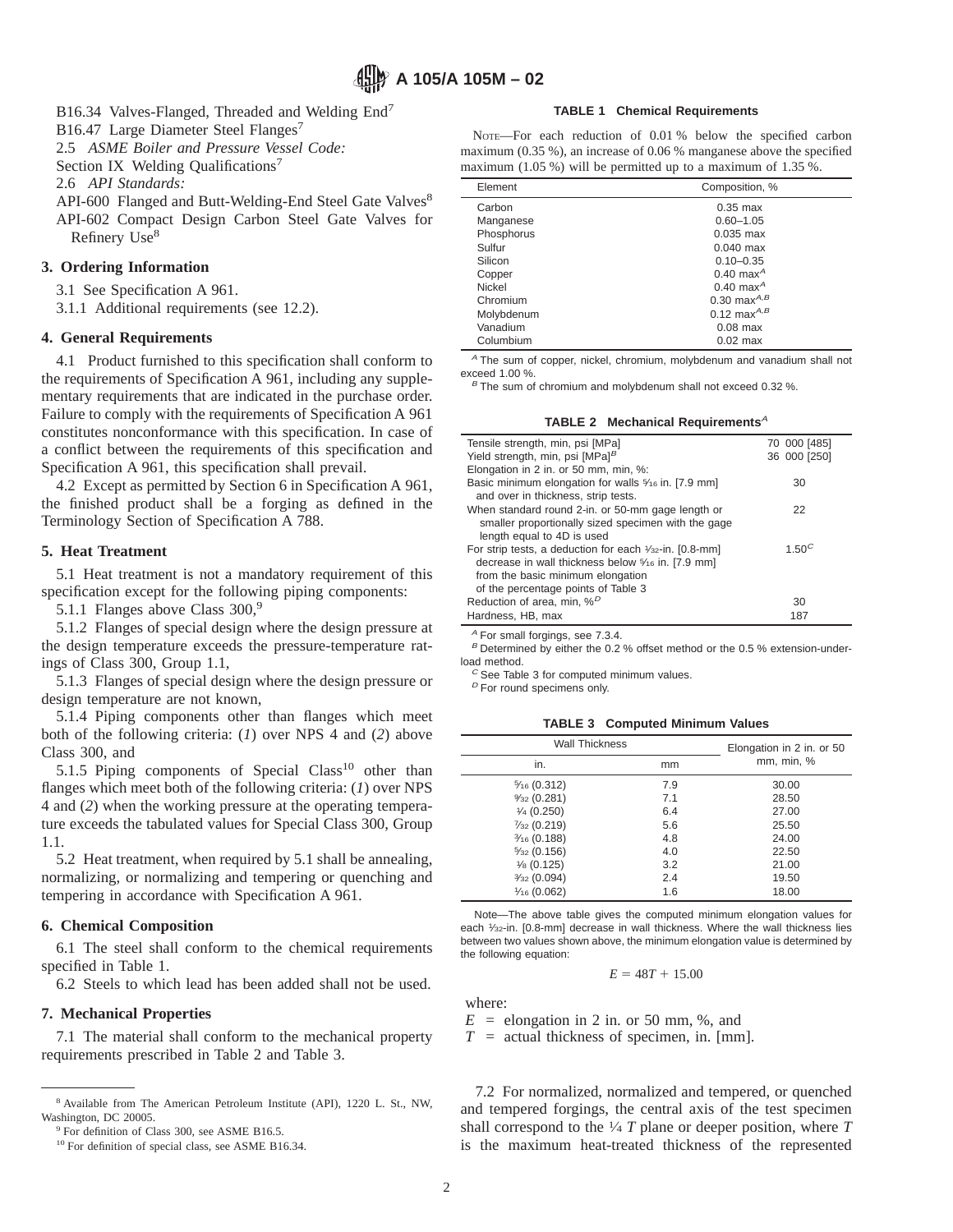forging. In addition, for quenched and tempered forgings, the midlength of the test specimen shall be at least *T* from any second heat-treated surface. When section thickness does not permit this positioning, the test specimen shall be positioned as near as possible to the prescribed location.

7.3 *Tension Tests*:

7.3.1 One tension test shall be made for each heat of as-forged components.

7.3.2 One tension test shall be made from each heat-treating charge. If more than one heat is included in such a charge, each heat shall be tested.

7.3.2.1 When the heat-treating temperatures are the same and the furnaces (either batch or continuous type), are controlled within  $\pm 25^{\circ}F$  [ $\pm 14^{\circ}C$ ] and equipped with recording pyrometers so that complete records of heat treatment are available, then one tension test from each heat is required instead of one test from each heat in each heat-treatment charge. The test specimen material shall be included with a furnace charge.

7.3.3 Testing shall be performed in accordance with Test Methods and Definitions A 370. The largest feasible round specimen as described in Test Methods and Definitions A 370 shall be used except when hollow cylindrically shaped parts are machined from seamless tubulars. The gage length for measuring elongation shall be four times the diameter of the test section. When hollow cylindrically shaped parts are machined from seamless tubular materials, strip tests may be used.

7.3.4 Forgings too small to permit obtaining a subsize specimen of 0.250 in. [6.35 mm] diameter or larger (see Test Methods and Definitions A 370) parallel to the dimension of maximum working, and produced in equipment unsuitable for the production of a separately forged test bar such as an automatic or semi-automatic press, may be accepted on the basis of hardness only. One percent of the forgings per lot (see Note 2), or ten forgings, whichever is the lesser number, shall be selected at random, prepared, and tested using the standard Brinell test in Test Methods and Definitions A 370. The locations of the indentations shall be at the option of the manufacturer but shall be selected to be representative of the forging as a whole. One indentation per forging shall be required but additional indentations may be made to establish the representative hardness. The hardness of all forgings so tested shall be 137 to 187 HB inclusive.

NOTE 2—A lot is defined as the product from a mill heat or if heat treated, the product of a mill heat per furnace charge.

7.4 *Hardness Tests*—Except when only one forging is produced, a minimum of two forgings shall be hardness tested per batch or continuous run as defined in 7.3.2.1 to ensure that forgings are within the hardness limits given in Table 2. When only one forging is produced, it shall be hardness tested as defined in 7.3.2.1 to ensure it is within the hardness limits given in Table 2. Testing shall be in accordance with Test Methods and Definitions A 370. The purchaser may verify that the requirement has been met by testing at any location on the forging, provided such testing does not render the forging useless.

#### **8. Hydrostatic Tests**

8.1 Such tests shall be conducted by the forging manufacturer only when Supplementary Requirement S8 in Specification A 961 is specified.

#### **9. Retreatment**

9.1 If the results of the mechanical tests do not conform to the requirement specified, the manufacturer may heat treat or reheat treat the forgings as applicable and repeat the test specified in Section 7.

#### **10. Repair by Welding**

10.1 Repair of defects by the manufacturer is permissible for forgings made to dimensional standards such as those of ASME or for other parts made for stock by the manufacturer. Prior approval of the purchaser is required to repair-weld special forgings made to the purchaser's requirements.

10.2 Weld repairs shall be made by a process that does not produce undesirably high levels of hydrogen in the welded areas.

10.3 All forgings repaired by welding shall be post-weld heat treated between 1100°F [593°C] and the lower transformation temperature for a minimum of  $\frac{1}{2}$  h/in. [ $\frac{1}{2}$  h/25.4 mm] of maximum section thickness, or alternatively annealed, normalized and tempered, or quenched and tempered. If the forging was not previously heat treated, the original tempering temperature was exceeded, or the forging was fully heat treated in the post weld cycle, then the forging shall be tested in accordance with Section 7 on completion of the cycle.

10.4 The mechanical properties of the procedurequalification weldment shall, when tested in accordance with Section IX of the ASME Boiler and Pressure Vessel Code, conform with the requirements listed in Table 2 for the thermal condition of repair-welded forgings.

#### **11. Rejection and Rehearing**

11.1 Each forging that develops injurious defects during shop working or application shall be rejected and the manufacturer notified.

### **12. Certification**

12.1 *Identification Marking*—For forgings made to specified dimensions, when agreed upon by the purchaser, and for forgings made to dimensional standards, application of identification marks as required in Specification A 961 shall be the certification that the forgings have been furnished in accordance with the requirements of this specification. The specification designation included on test reports shall include year date and revision letter, if any.

12.2 *Test Reports*—When test reports are required, the manufacturer shall also provide the following, where applicable:

12.2.1 Type heat treatment, Section 5,

12.2.2 Tensile property results, Section 7 (Table 2), report the yield strength and ultimate strength, in ksi [MPa], elongation and reduction in area, in percent,

12.2.3 Chemical analysis results, Section 6 (Table 1). When the amount of an unspecified element is less than 0.02 %, then the analysis for that element may be reported as " $< 0.02$  %,"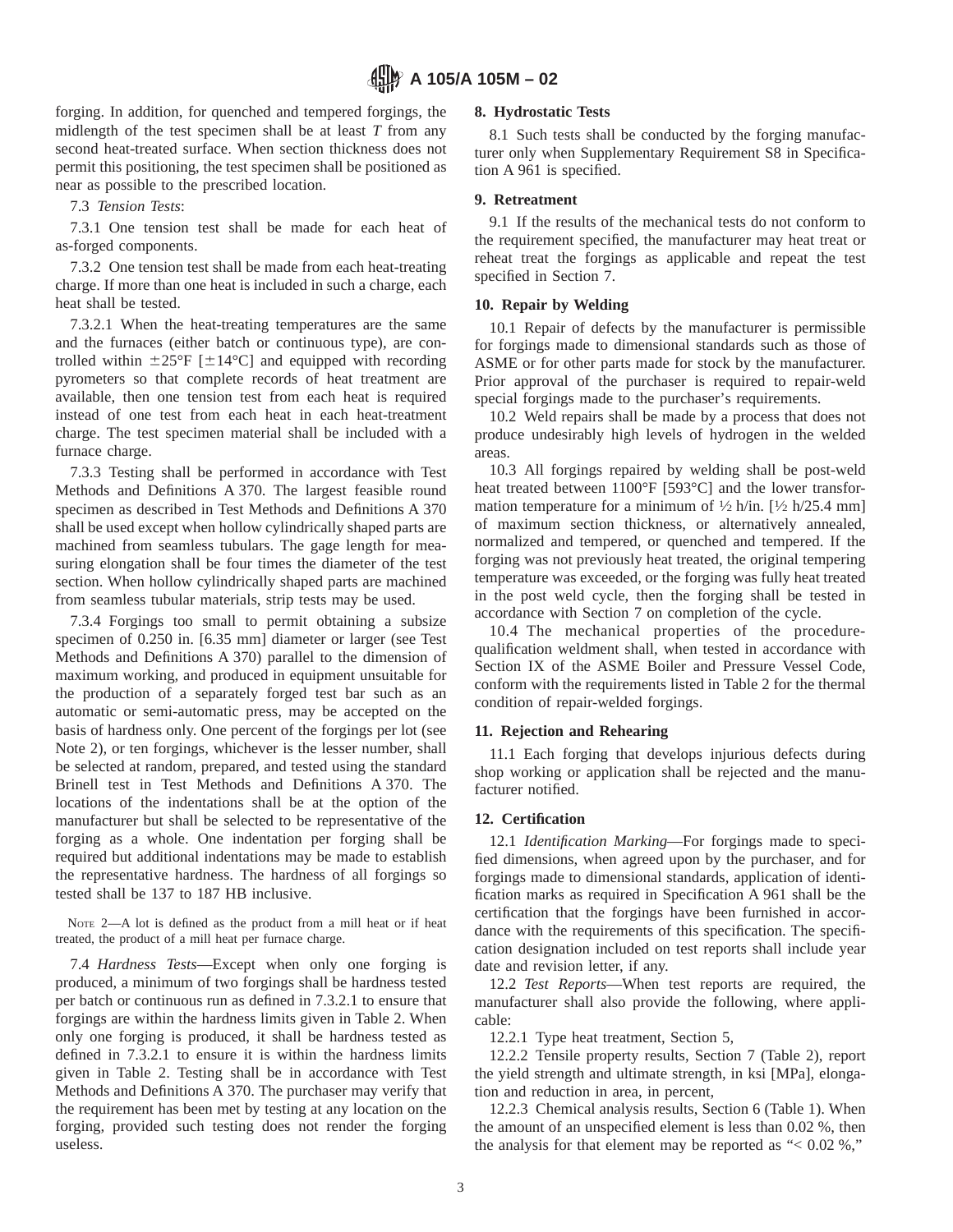12.2.4 Hardness results, Section 7 (Table 2), and

12.2.5 Any supplementary testing required by the purchase order.

#### **13. Product Marking**

13.1 If the forgings have been quenched and tempered, the letters "QT" shall be stamped on the forgings following this specification number.

13.2 Forgings repaired by welding shall be marked with the letter "W" following this specification number.

13.3 When test reports are required for larger products, the markings shall consist of the manufacturer's symbol or name, this specification number, and such other markings as necessary to identify the part with the test report (13.1 and 13.2 shall apply). The specification number marked on the forgings need not include specification year date and revision letter.

13.4 *Bar Coding*—In addition to the requirements in Specification A 961 and 13.3, bar coding is acceptable as a supplemental identification method. The purchaser may specify in the order a specific bar coding system to be used. The bar coding system, if applied at the discretion of the supplier, should be consistent with one of the published industry standards for bar coding. If used on small parts, the bar code may be applied to the box or a substantially applied tag.

### **14. Keywords**

14.1 pipe fittings, steel; piping applications; pressure containing parts; steel flanges; steel forgings, carbon; steel valves; temperature service applications, elevated; temperature service applications, high

### **SUPPLEMENTARY REQUIREMENTS**

The following supplementary requirements shall apply only when specified by the purchaser in the inquiry, contract, and order.

#### **S1. Hardness**

S1.1 The purchaser may check the hardness of any or all forgings supplied at any location on the forging and the hardness shall be 137 to 187 HB. All forgings not within the specified hardness range shall be rejected.

#### **S2. Heat Treatment**

S2.1 All forgings shall be heat treated as specified by the purchaser.

S2.2 When forgings not requiring heat treatment by 5.1 are supplied heat treated by purchaser request, the basis for determining conformance with Table 2 and Table 3 shall be hardness testing per 7.4 and either (*1*) tensile testing of heat treated forgings per 7.2, or (*2*) tensile tests from as-forged forgings or separately forged test blanks, as agreed upon between the supplier and purchaser.

S2.3 When test reports are required, and tensile test results were obtained from as-forged forgings or as-forged test blanks, it shall be so indicated on the test report.

S2.4 In addition to the marking required by Section 13, this specification shall be followed by the letter: A for annealed, N for normalized, NT for normalized and tempered, or QT for quenched and tempered, as appropriate.

### **S3. Marking Small Forgings**

S3.1 For small products where the space for marking is less than 1 in. [25 mm] in any direction, test reports are mandatory and marking may be restricted to only such symbols or codes as are necessary to identify the parts with test reports.

S3.2 When the configuration or size does not permit marking directly on the forging, the marking method shall be a matter of agreement between the manufacturer and the purchaser.

#### **S4. Carbon Equivalent**

S4.1 The maximum carbon equivalent, based on heat analysis, shall be 0.47 for forgings with a maximum section thickness of 2 in. or less, and 0.48 for forgings with a maximum section thickness of greater than 2 in.

S4.2 Determine the carbon equivalent (CE) as follows:

 $CE = C + Mn/6 + (Cr + Mo + V)/5 + (Ni + Cu)/15$ 

S4.3 A lower maximum carbon equivalent may be agreed upon between the supplier and the purchaser.